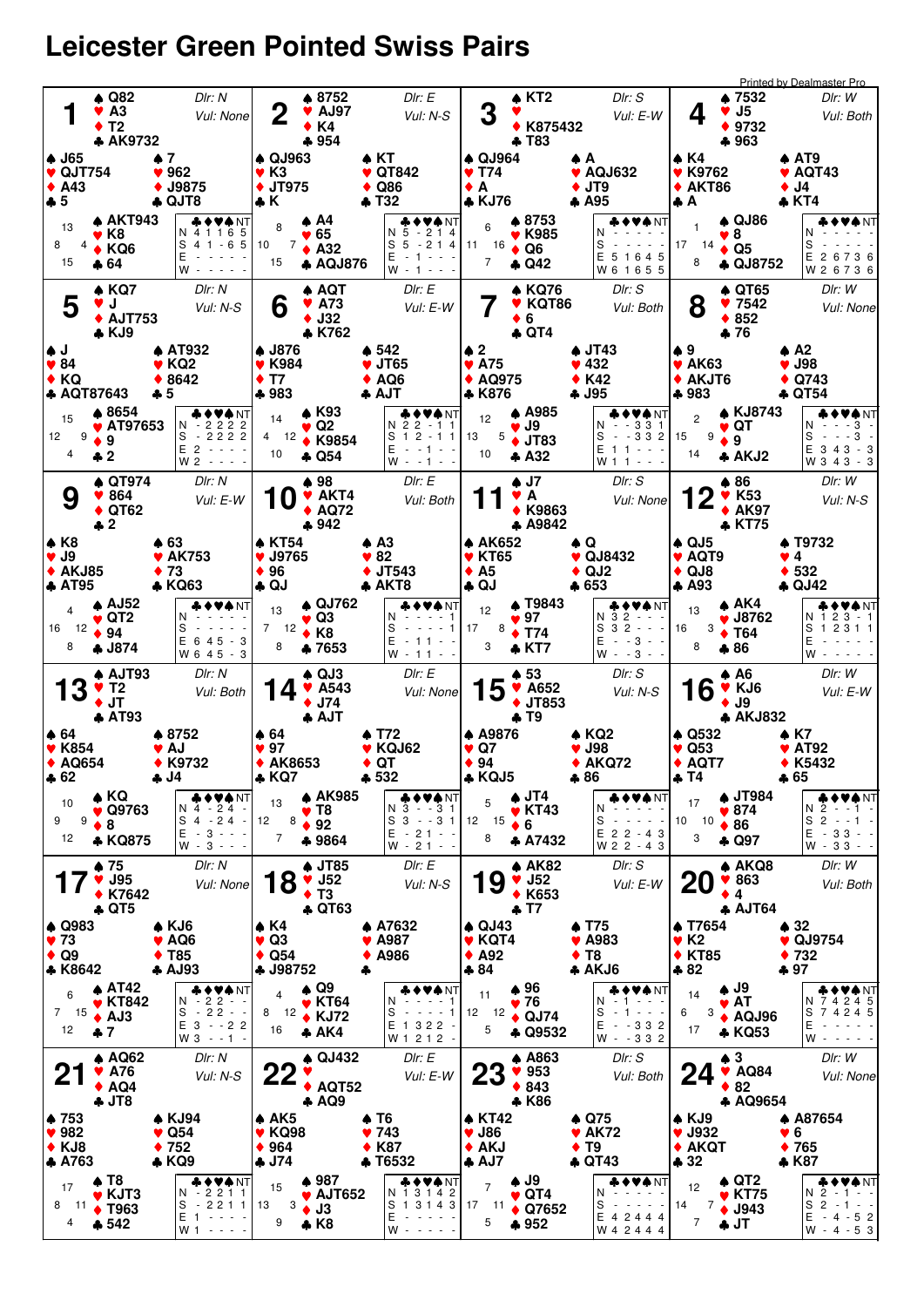## **Leicester Green Pointed Swiss Pairs**